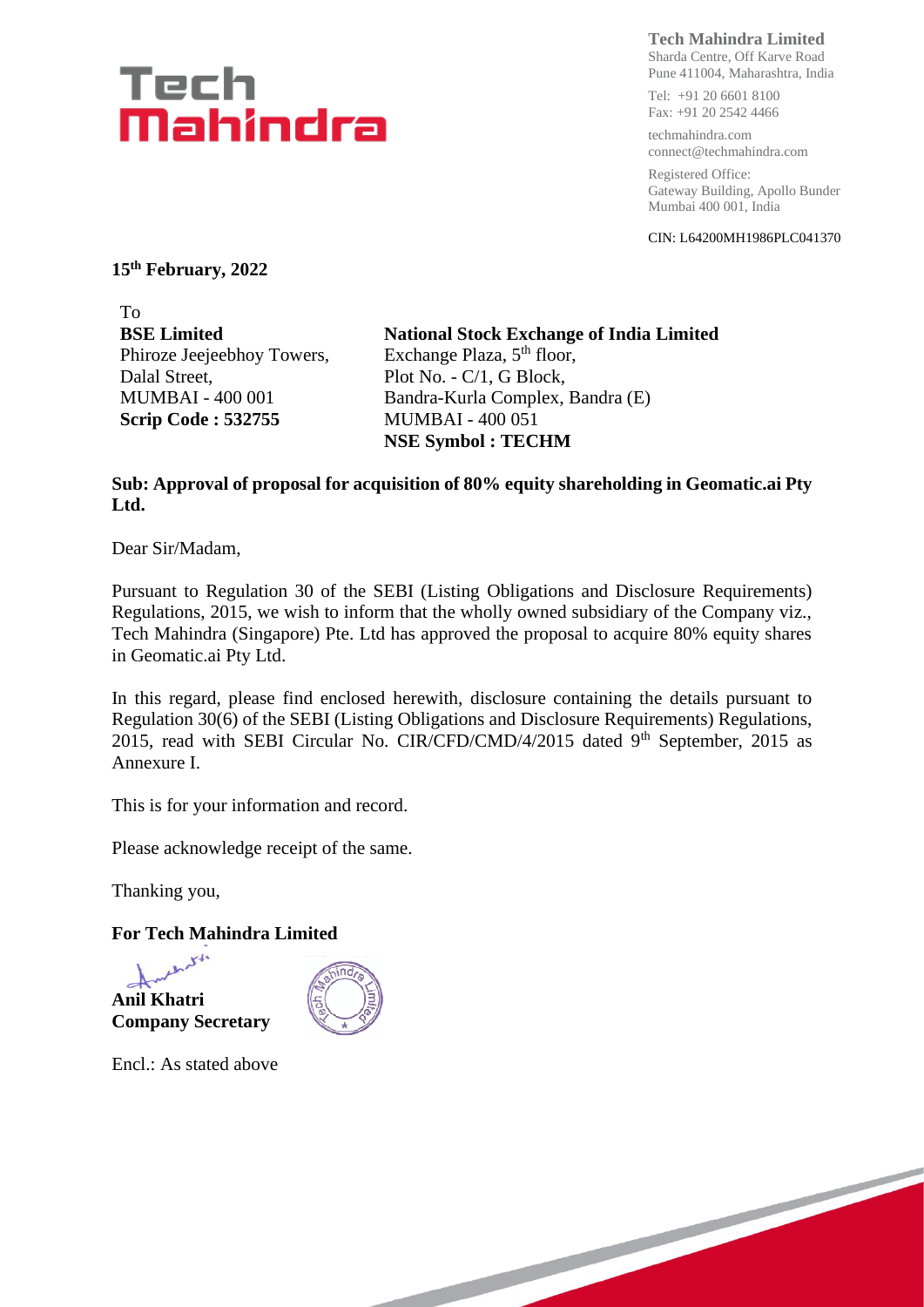# Tech<br>**Mahindra**

## **Annexure I**

| Sr.<br>No.     | <b>Items for Disclosure</b>                                                                                                                                                                                                                                                                          | <b>Description</b>                                                                                                                                                                                                                                                                                                                                                                                                                                                                                                                                                                                                                                                                                                                                                                                                                                                                                                                                                                                                                                                                                                                                            |
|----------------|------------------------------------------------------------------------------------------------------------------------------------------------------------------------------------------------------------------------------------------------------------------------------------------------------|---------------------------------------------------------------------------------------------------------------------------------------------------------------------------------------------------------------------------------------------------------------------------------------------------------------------------------------------------------------------------------------------------------------------------------------------------------------------------------------------------------------------------------------------------------------------------------------------------------------------------------------------------------------------------------------------------------------------------------------------------------------------------------------------------------------------------------------------------------------------------------------------------------------------------------------------------------------------------------------------------------------------------------------------------------------------------------------------------------------------------------------------------------------|
| $\mathbf{1}$   | Name of the target entity, details in brief<br>such as size, turnover etc.;                                                                                                                                                                                                                          | Geomatic.ai Pty Ltd, a company incorporated<br>under the laws of Australia on 7 <sup>th</sup> February, 2022                                                                                                                                                                                                                                                                                                                                                                                                                                                                                                                                                                                                                                                                                                                                                                                                                                                                                                                                                                                                                                                  |
| $\overline{2}$ | Whether the acquisition would fall<br>within related party transaction(s) and<br>whether the promoter/ promoter group/<br>group companies have any interest in<br>the entity being acquired? If yes, nature<br>of interest and details thereof and<br>whether the same is done at "arms"<br>length"; | N.A.                                                                                                                                                                                                                                                                                                                                                                                                                                                                                                                                                                                                                                                                                                                                                                                                                                                                                                                                                                                                                                                                                                                                                          |
| 3              | Industry to which the entity being<br>acquired belongs;                                                                                                                                                                                                                                              | <b>Energy and Utilities</b>                                                                                                                                                                                                                                                                                                                                                                                                                                                                                                                                                                                                                                                                                                                                                                                                                                                                                                                                                                                                                                                                                                                                   |
| $\overline{4}$ | Objects and effects of acquisition<br>(including but not limited to, disclosure<br>of reasons for acquisition of target<br>entity, if its business is outside the main<br>line of business of the listed entity);                                                                                    | Tech Mahindra (TechM) is creating a next-<br>Artificial<br>Intelligence<br>generation<br>firm,<br>Geomatic.AI to focus on digital platforms led<br>non-linear growth, in partnership with AusNet<br>Services, an Australian Energy & Utilities<br>distributor. Geomatic.AI will build digital twins<br>for linear assets leveraging Cloud, Drone and<br>Mobility technologies in the Geospatial domain.<br>As part of this deal, TechM will have 80% equity<br>shareholding in Geomatic.AI, for consideration<br>of A\$6m. AusNet will have 20% shareholding<br>and transfer digital workforce, Intellectual<br>Property (IP), assets and client contracts to the<br>newly formed entity. This highly differentiated<br>IP that TechM gains will position it uniquely to<br>deliver Drone Technologies, Digital Twins,<br>Artificial Intelligence led services to linear asset-<br>intensive industries viz. Energy & Utilities,<br>Transportation, Oil & Gas and Public Sector.<br>TechM intends to further enrich this IP and take<br>it to the American and European geographies<br>where it sees heightened demand for this digital<br>platform offering. |
| 5              | Brief details of any governmental or<br>regulatory approvals required for the<br>acquisition;                                                                                                                                                                                                        | N.A.                                                                                                                                                                                                                                                                                                                                                                                                                                                                                                                                                                                                                                                                                                                                                                                                                                                                                                                                                                                                                                                                                                                                                          |
| 6              | Indicative time period for completion of<br>the acquisition;                                                                                                                                                                                                                                         | Simultaneous Signing and Closing                                                                                                                                                                                                                                                                                                                                                                                                                                                                                                                                                                                                                                                                                                                                                                                                                                                                                                                                                                                                                                                                                                                              |
|                |                                                                                                                                                                                                                                                                                                      |                                                                                                                                                                                                                                                                                                                                                                                                                                                                                                                                                                                                                                                                                                                                                                                                                                                                                                                                                                                                                                                                                                                                                               |